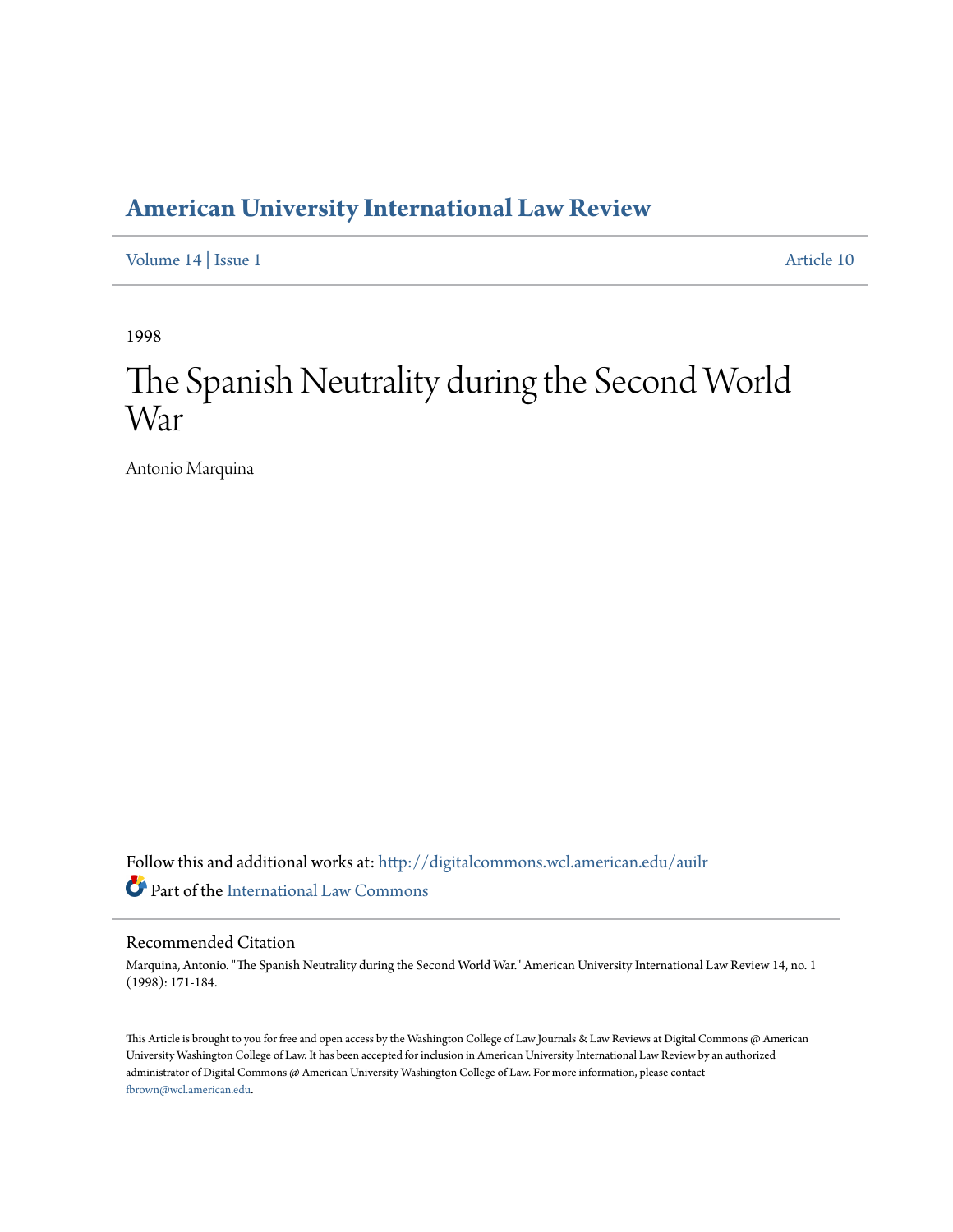## **THE SPANISH** NEUTRALITY **DURING THE SECOND WORLD** WAR

ANTONIO MARQUINA

|  | I. ALLIED MEASURES TO ENSURE SPANISH            |  |  |
|--|-------------------------------------------------|--|--|
|  |                                                 |  |  |
|  | IL THE EFFECTS OF THE SPANISH ALLIANCE WITH THE |  |  |
|  |                                                 |  |  |
|  |                                                 |  |  |

#### INTRODUCTION

The Spanish position during the Second World War has traditionally been defined as a position of neutrality. Spain did not enter the war and, consequently, Spain maintained neutrality. This traditional thesis is not correct, or, at least, must be remarkably clarified. Once World War II broke out, Spain, like Italy, declared neutrality. As soon as Italy declared war on June **10,** 1940, Spain declared nonbelligerency, which meant, in practice, supporting the Axis countries. From June 1940, Spain bargained its entry in the war. In September-October 1940, the relations among Spain, Germany and Italy suffered a remarkable adjustment. After the meeting in Hendaya between Hitler and Franco, on October **23,** 1940, Spain signed the Protocol of Hendaya. In the third point of the Protocol, Spain joined the Steel Pact-the political-military pact that Germany and Italy signed in March **1939.** The adhesion to the Steel Pact produced the following benefits:

**1)** strong collaboration among Gestapo, OVRA, and the Spanish police;

<sup>\*</sup> Secretary of the Spanish Committee on the History of World War II.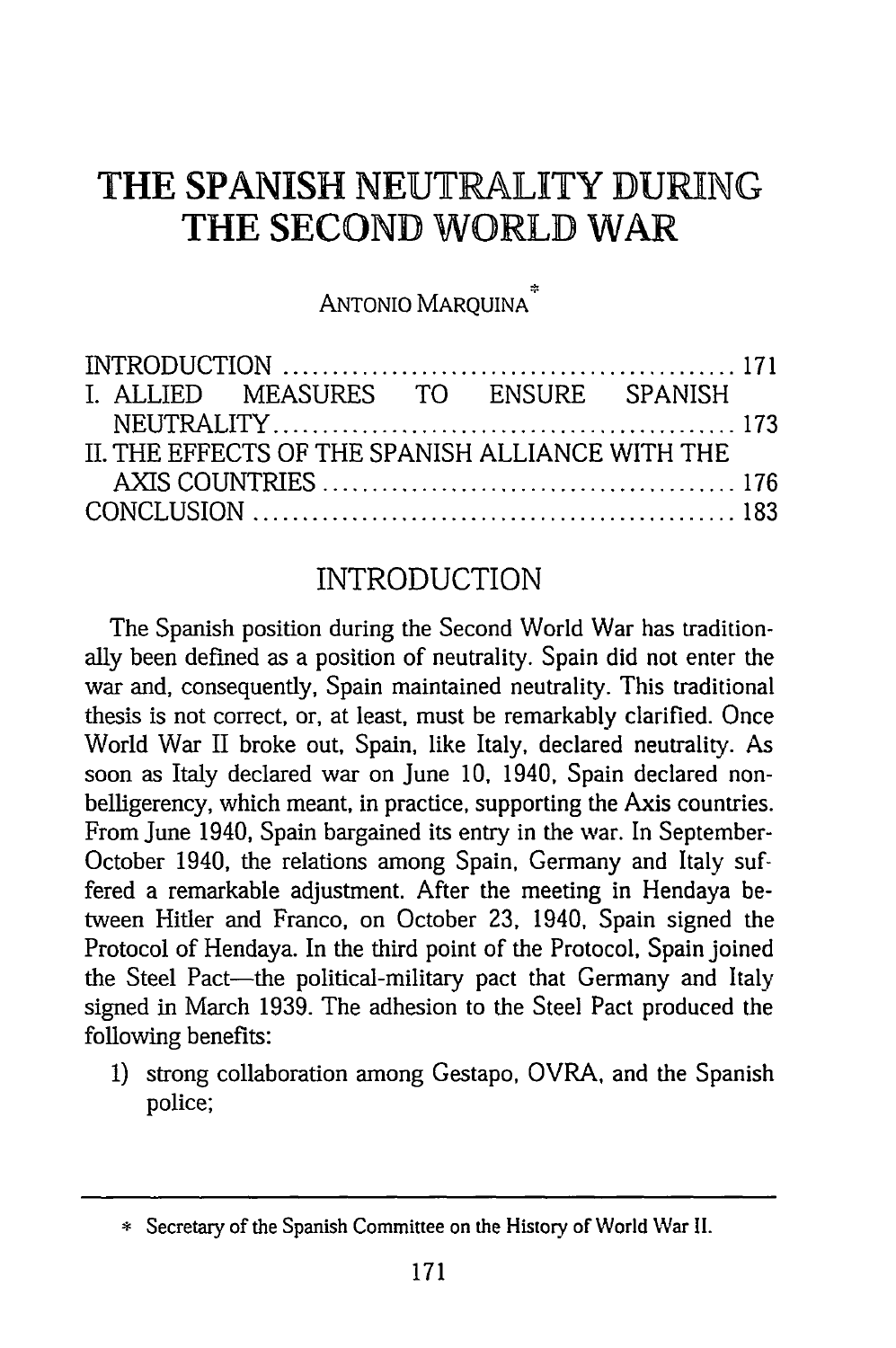- 2) a wider collaboration among information services, including the High Staff, the Falange, and the Spanish diplomatic service;
- 3) a wider collaboration between the High Staffs; and
- 4) huge economic servitudes through advantageous economic agreements to the Axis countries.

Spain's entry in the war, however, remained unsettled. The issue of Spanish territorial compensation remained unsettled as well. The signing of the Tripartite Pact meant a qualitative change, as Spain legally and publicly lost its status as a neutral country.'

Spain's support of the Tripartite Pact depended on the course of the war. With the conquest of Greece and Crete, and the Axis advance in North Africa, in the spring of 1941 during the war in the Mediterranean, the Spanish government almost promoted the signing of the Tripartite Pact. Most observers believed that the Mediterranean would be closed with the Axis conquest of both the Suez and Gibraltar entry points. Fortunately for Spain, Hitler ordered the beginning of Operation Barbarrossa in June 1941. With this, the strategic scenario changed: the central military interest passed from the Mediterranean to Eastern Europe. Spain avoided pressures to sign the Tripartite Pact until the beginning of Operation Torch in North Africa, but at this time the position of the internal forces against Spain's entry into the war were strengthened. The Falangist minister Serrano Sufier was replaced by General Jordana, who clearly fought to keep Spain out of the war. General Jordana's nomination placed strong pressures against the political power of the Falange. With the support

<sup>1.</sup> This article, in its historical aspects, is a résumé of numerous studies published by the author in the last twenty years, specifically, ANTONIO MARQUINA, ESPANA Y LOS JUDIOS EN EL SIGLO XX, LA ACcION EXTERIOR (1987); ANTONIO MARQUINA, ESPAÑA EN LA POLÍTICA DE SEGURIDAD OCCIDENTAL 1939-1986 (1986); ANTONIO MARQUINA, LA DIPLOMACIA VATICANA Y LA ESPANA DE FRANCO 1939-1945 (1983); ANTONIO MARQUINA, EL IMPACTO DE LA SEGUNDA GUERRA MUNDIAL EN EUROPA Y ESPAÑA (1986); ANTONIO MARQUINA, ESPAÑA Y LA SEGUNDA GUERRA MUNDIAL (1995); Antonio Marquina, *L'Espagne et le Deuxiime Conflict Mondial, in* 158 GUERRES MONDIALES ET CONFLICTS CONTEMPORAINES (1990). *See also* D. DETWILER, HITLER, FRANCO UND GIBRALTAR (1962).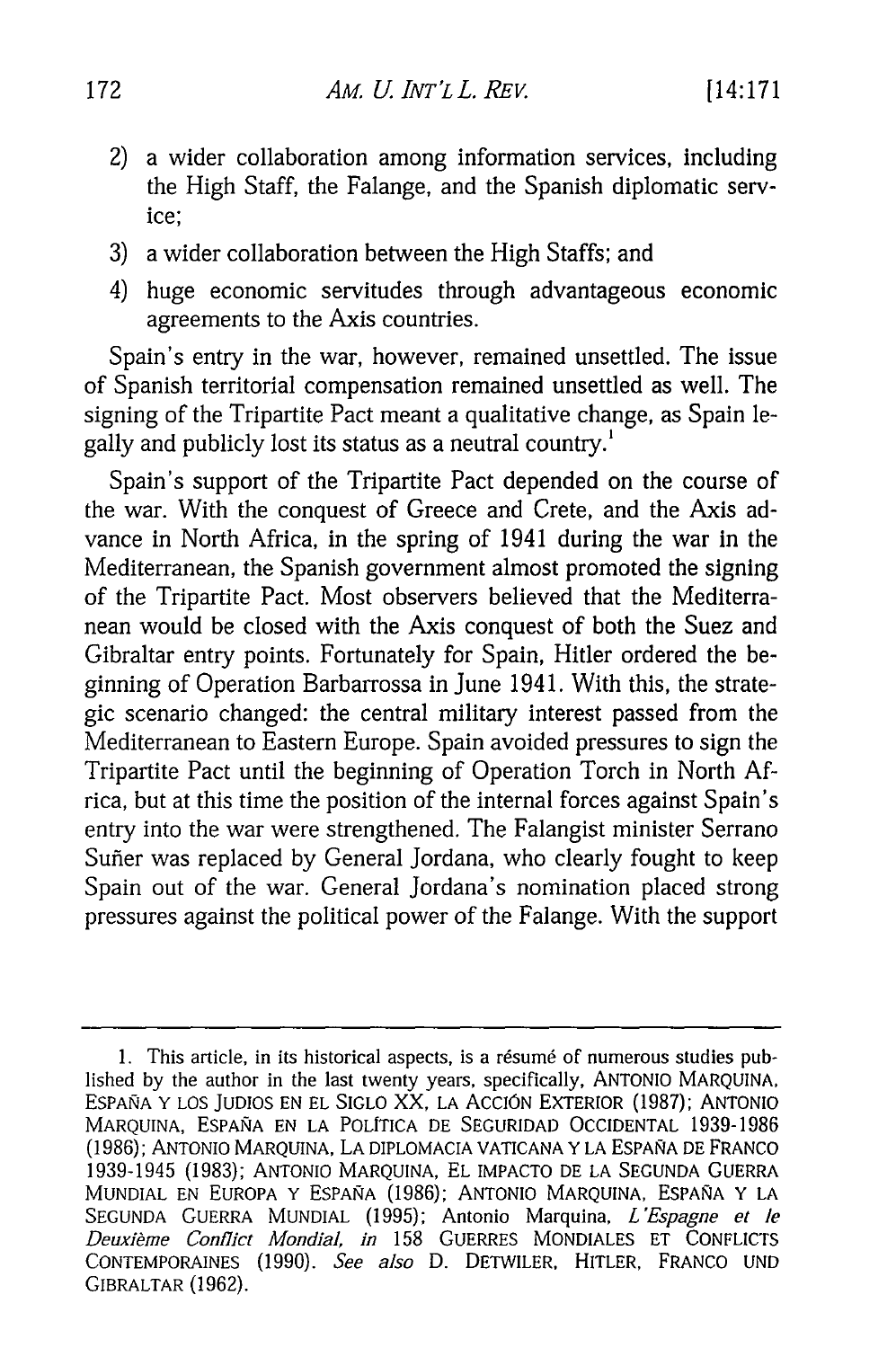of Italy and Germany, Jordana's nomination further diminished Falange's power.<sup>2</sup>

### I. ALLIED MEASURES TO ENSURE SPANISH NEUTRALITY

From the beginning of the war, the Allies, specifically Great Britain, tried a number of policies to prevent closer relations between the Axis and Spain- thereby inhibiting the possibility of entry in the war. In this regard, I am going to point out some meaningful aspects that widen the scope of the concept of neutrality during the war.

First, Spain was not permitted to trade freely with the Axis countries. The economic blockade, the export license system, and the progressive extension of the list of commodities that Spain was prohibited from exporting under the terms of the war trade agreements, all notably reduced the free flow of goods from Spain.<sup>3</sup>

Second, the Allies created a system of incentives to condition Spanish policy decisions. The British engaged in a policy focused on "building a network of mutual interests and creating the conditions, thanks to which any breakup between the two countries would mean a key loss for the Spanish trade and industry."<sup>4</sup> This policy conditioned Spanish movements in the war.

After the German offensive on Holland, Belgium, Luxembourg, and France, Great Britain tested different policies to tie Spain to Portugal and thus strengthen Spanish neutrality. One of these initiatives was providing Portuguese products to Spain, by including these products in the Anglo-Spanish clearing agreement signed on March 18, 1940. Additionally, Portugal provided 100,000 tons of wheat grain in order to lessen the famine in Spain, to stabilize the internal situation in Spain, and to prevent the surrender of Spain to German and Italian ambitions.

<sup>2.</sup> Antonio Marquina, *El Ejdrcito y* la *Injerencia E'tranjera en Espafia. in* HISTORIA 16, at 21-30 (1982).

<sup>3.</sup> *See* 1 W.N. MEDDLICOTr, THE ECONOMIC BLOCKADE (1952): P. BARROSO, LAS RELACIONES DIPLOMATIcO-COMERCIALES HiSPANO-BRrrANICAS: 1939-1945 (1982).

<sup>4.</sup> S. HOARE, AMBASSADOR ON SPECIAL MISSION (1946).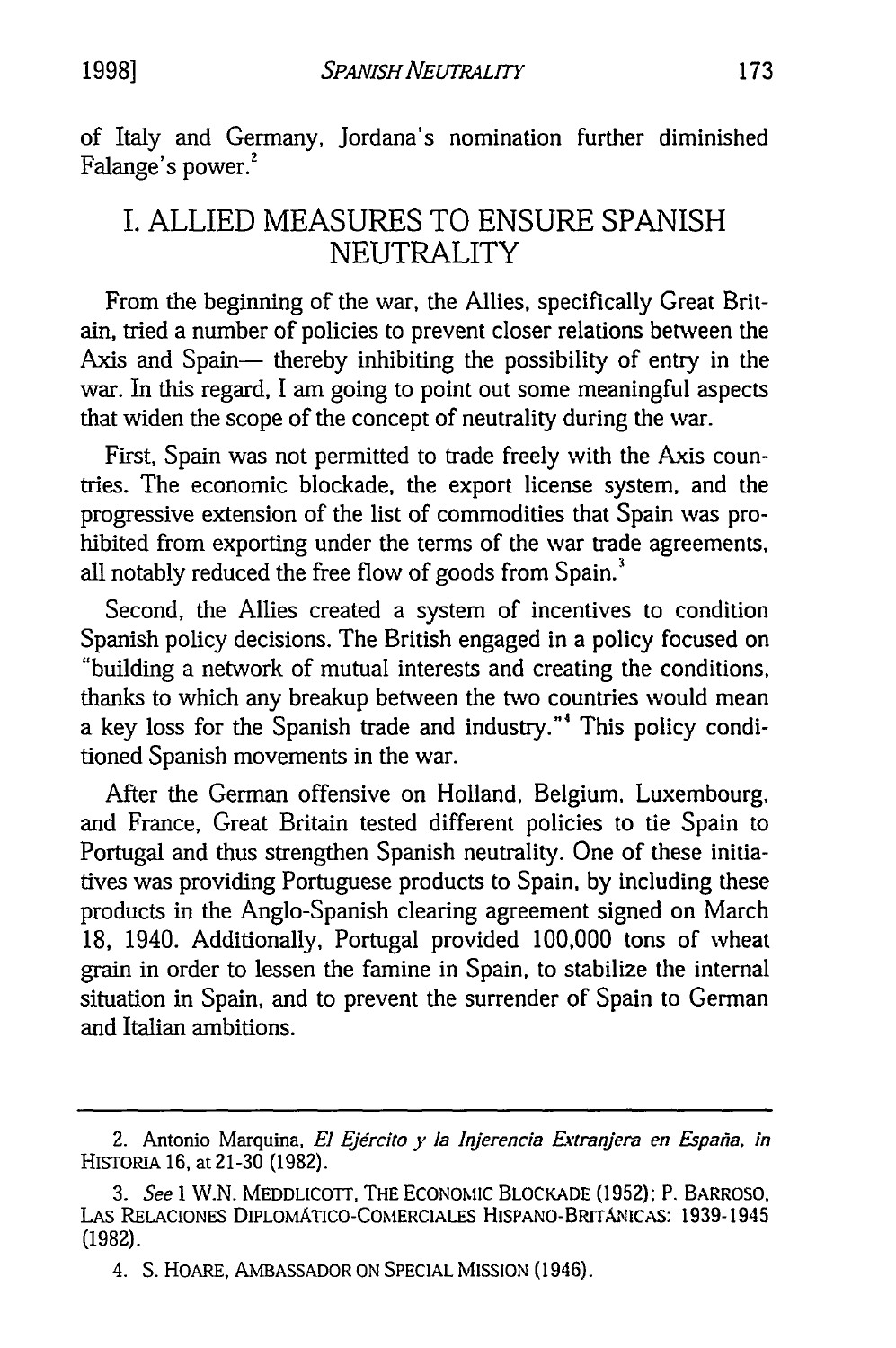The reason for the success of these measures at strengthening Spanish neutrality was simple: the Falangist and Serrano Suñer's German- and Italian-supported, autocratic doctrines, which blocked trade negotiations with France, Great Britain and the United States; the lack of loans from the Allies-the United States did not want to supply Spain with economic help without a public declaration of neutrality-and the economic blockade, led Spain to a disastrous economic position. Another key economic factor was oil. In the first half of 1940, Great Britain and United States oil companies sharply reduced the oil supply to Spain, and thus increased the possibility that Spain would move toward the Axis countries.<sup>5</sup>

With the economic agreements in force between Spain and the United Kingdom since the Fall of 1940, Spain received, not only products essential to its economic survival-which could only be obtained from the Sterling area and the United States-but also the possibility of meeting its imperative financial necessities as well. Spain was inescapably dependent on British and Western Hemispheric sources of supply.

Third, Great Britain intervened decisively in Spanish internal politics. The profound division between the Spanish senior generals, who had won the Spanish Civil War, and the Falange, supported by Germany and Italy, was a perfect field for covert intervention. The Spanish generals had created a military junta in order to oppose the claims of Serrano Suñer and the Falange, and received the support of the British intelligence services. The military junta was the beneficiary of several monetary transactions. One of them, a **\$10** million deposit to an account with the Swiss Bank Corporation of New York, was made at the same time the junta honored its commitments to keep Spain from entering the war.

*<sup>5.</sup> See* Shipment of British-controlled Oil in Tons, at 168 (Morgenthau Diary, Franklin D. Roosevelt Library, Book 303).

<sup>6.</sup> *See* Antonio Marquina, *Franco Quiso Participar en ]a Segunda Guerra Mundial,* EL PAS, Nov. 19-22, 1978 & Dec. 15, 1978. This newspaper published historical records of the Hendaya meeting, including the footnotes. For the first time, the British bribes to the Spanish Generals were exposed. *See also* D. Smyth, Les Chavalliers de Saint-George: La Grande-Bretagne et la Corruption des Gé*ndraux Espagnols (1940-1942), in* GUERRES MONDIALES **ET** CONFLICTS CONTEMPORAINS 29-54 (vol. 162 1991).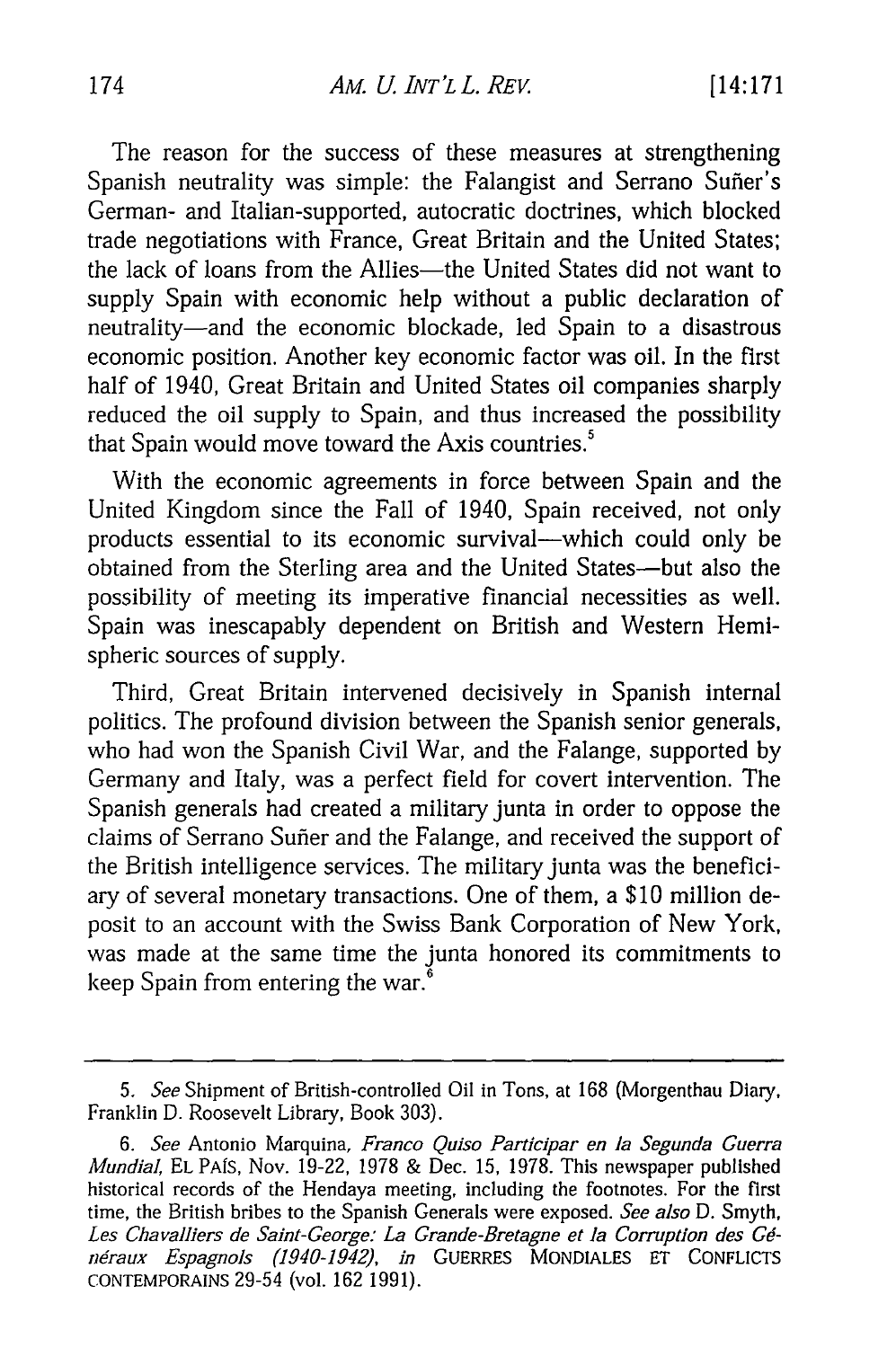The junta was remarkably successful in April **1941,** a critical moment for Spanish neutrality, due to the Axis advance in the Eastern Mediterranean. Serrano Suffer was obliged to give up the Interior Ministry to a senior soldier, Colonel Galarza. The leftist sector of Falange, which was in the hands of the German Embassy, began to be subdued. Eventually, after the Blue Division was committed to the Russian front, Franco delivered an important speech before the Consejo Nacional de la Falange on July 17, 1941 where he blamed the United States for trying to marginalize Spain through its economic aid offers, warning the United States of possible intervention in the war, and asserting that poor planning by the Allies would result in defeat.

The pressure of the military junta on Franco was again visible. The junta criticized him, saying that he could not make declarations on foreign policy without prior consultations. Great Britain and the United States considered a change in policy. Churchill ultimately prevented the approval of measures such as the changing wartime consumption, ongoing Spanish trade with the Axis, the strategic value of certain commodities, and so forth. The Allies considered it necessary to export some products in order to maintain friendly relations with Spanish business interests and counteract Axis exports of similar products.

Fourth, in order to minimize shipments of Spanish products to the Axis, the Allies established a preemptive purchase system in Spain and tried to persuade the government to establish export prohibitions or limitations on Spanish exports. To this end, the United States and Great Britain's products were overpriced and threatened to cut supplies of several important products such as petroleum and fertilizers. Preemption also included payments to prevent production of certain materials and commodities. The Allies also established the Proclaimed and Statutory Lists.<sup>7</sup>

With these measures, the Allies supported only a *minimal* Spanish economy, and obtained economic warfare concessions from Spain. On the other hand, the Allies had a profound knowledge of Spanish exports to the Axis countries.

<sup>7.</sup> See N.A. R.G. 169, Foreign Economic Administration. Entry 151, Box 917,Spain, General and Miscellaneous Records.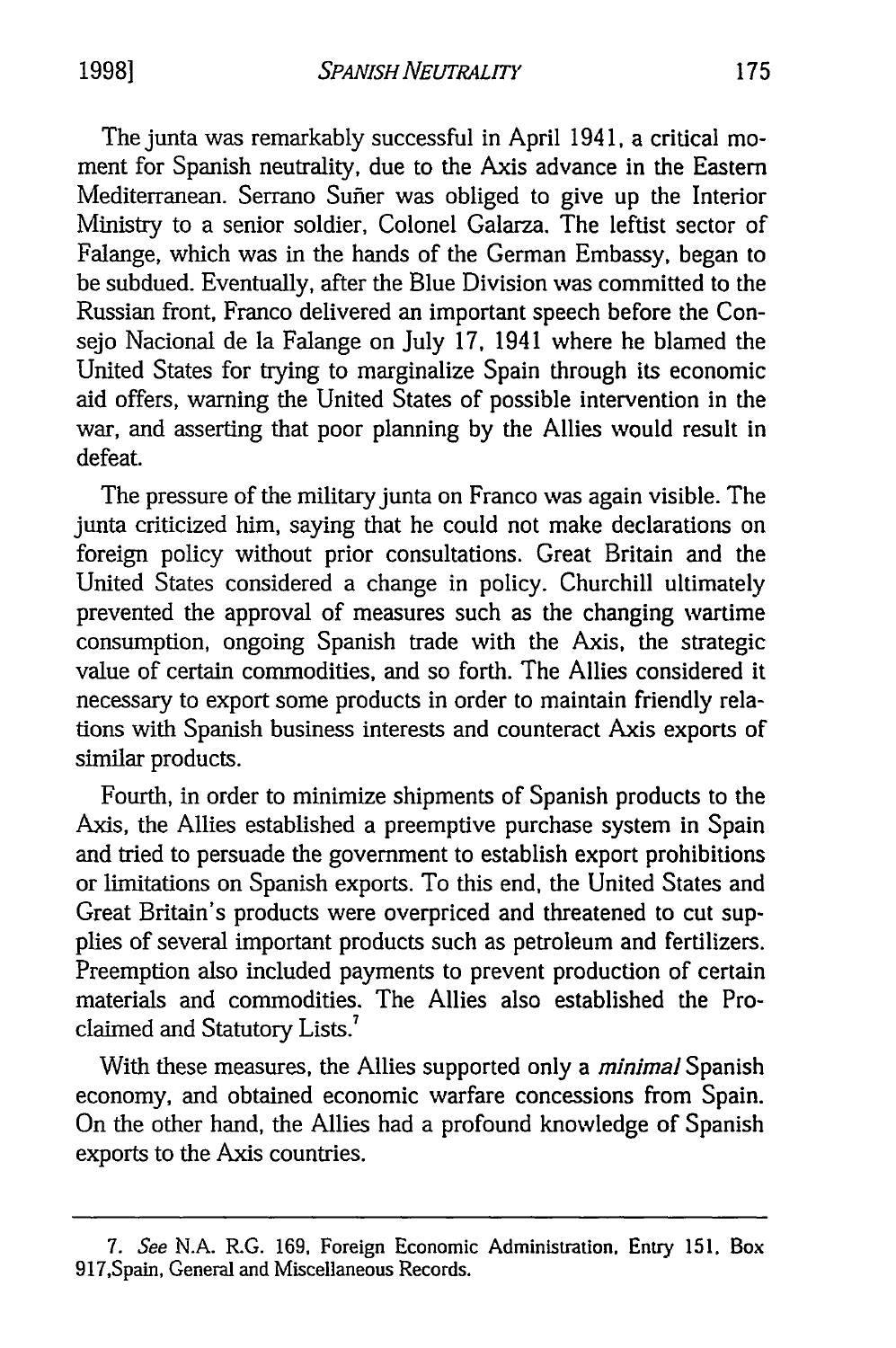#### II. THE EFFECTS OF THE SPANISH ALLIANCE WITH THE AXIS COUNTRIES

The observance of commitments with Germany and Italy meant remarkable servitudes for Spain.<sup>8</sup> In the political arena, the links with the Gestapo and the Italian OVRA were very close and covered a wide range of areas. In the case of Germany, Allied reports demonstrate the Gestapo's control of the Spanish police. The Gestapo was deployed throughout the country and maintained close contact with the Falange. The Gestapo's activity had meaningful importance in several important areas including: controlling the entry of foreigners into Spain, the persecution of many refugees and other persons "guilty" of Anti-Axis feelings, the imprisonment and interrogation of Axis critics, and even kidnapping Axis detractors. This collaboration also extended to the German occupied territories. For instance, in Paris, relations between the Gestapo and the Spanish police were very close. This could explain the internment of Spanish republicans in the Mathausen Camp. Additionally, in 1944, Alisch left for Spain before the fall of Paris, and a large part of the Gestapo looting in Paris was sent to Spain. These close connections explain the assistance of Spanish police officers and Falange personnel in securing false documentation, changing identities, and providing sanctuary for Germans after the war.

In the field of intelligence services, the Spanish and German intelligence services were almost one and the same. There was clear collusion between the services of the Spanish High Staff and the Abwehr in Spain, Latin America, and North Africa. Kuehlenthal, the head of Abteilung I of Abwehr in Madrid, made daily visits to the headquarters of the Spanish intelligence service of the High Staff, which was across the street from the German embassy. He conferred mainly with the head of the Spanish intelligence service, general Arsenio Martinez Campos.

In the case of Falange, the Falangist intelligence services-reorganized after Himmler's visit to Madrid in October 1940-established a wide network in Spain and Latin America. During the Ser-

<sup>8.</sup> This section was prepared after consulting numerous OSS files and intercepts dealing with Spain. *See also* Antonio Marquina. *Los Servicios de Informacion Aliadosy Espafia Durante la Segunda Guerra Mundial* (forthcoming).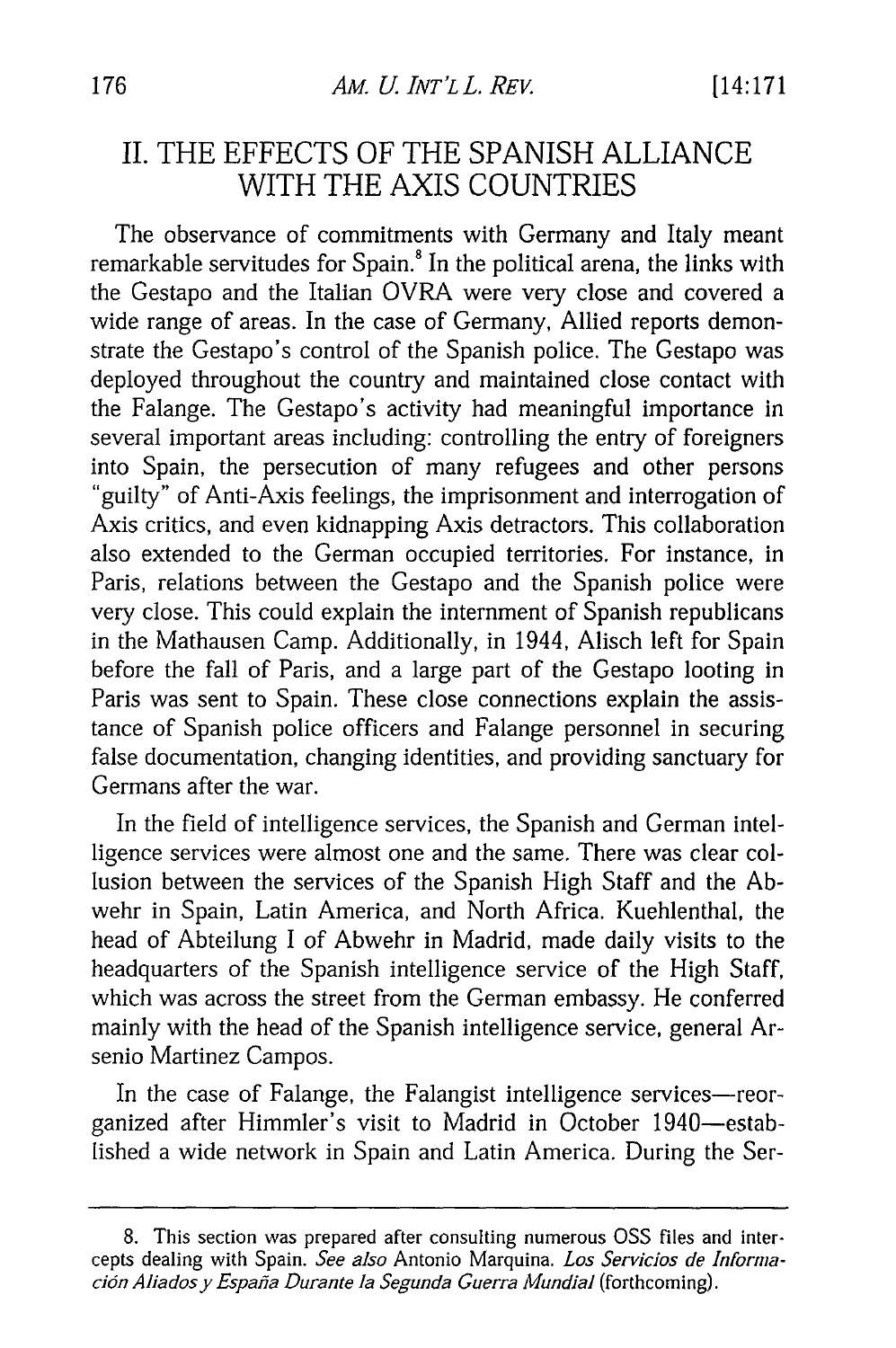rana Suffer period, intelligence operations were facilitated through the use of the Foreign Ministry, including the use of diplomatic personnel, and the diplomatic pouch.

The effects of Spanish and German cooperation in this area were quite significant. For example, the Falange and the High Staff Secret Service helped to supply German U-boats until the end of the war; helped to introduce Spanish agents in the United Kingdom, the United States, and Latin America; helped to network the Japanese intelligence services; and helped to create a maritime intelligence system comprised of a network of sailors who gave exact information about convoys or allied vessels, who smuggled strategic materials, and who acted as couriers. The Falange and the High Staff also provided shipments of provisions to the isolated German garrisons in Western France after the Normandy invasion. They carried out propaganda activities favorable to the Axis, mainly in Latin America; sabotaged allied shipping; and submitted reports of different kinds. In June of 1940, the Falange and the High Staff Secret Service, from their observation points on Spanish soil, regularly reported Allied ship movements in the area of the Gibraltar Strait to the Axis countries. Especially after 1944, they also helped to hide not only looted assets-such as art and jewels, gold, foreign currencies, properties, and general Nazi funds in enormous quantities--but also important Nazis who sought refuge in Spain.

The close military relationship between Spain and the Axis countries, despite the opposition of the Spanish senior generals, provided among other benefits: permission to build or use army, air, and naval facilities-including ports and naval bases, airfields, radio and meteorological stations; permission to use communication facilities for submarines in Ifni; the commitment of the Blue Division; and manufacture of military material under German license.

In the economic sphere, Axis support was also very important to Spain.<sup>9</sup> The most important aspect of this economic relationship was the extent of Germany's penetration of the Spanish economy, established while providing supplies and support during the Spanish Civil War. In this way, a network of German enterprises was created that

<sup>9.</sup> Regard the economic aspects, see R. GARCIA. FRANQUISMO Y TERCER REICH (1994); A. VINAs **ET** AL., POLTICA COMERCIAL EXTERIOR DE ESPA5NA 193 1- 1975 (1979).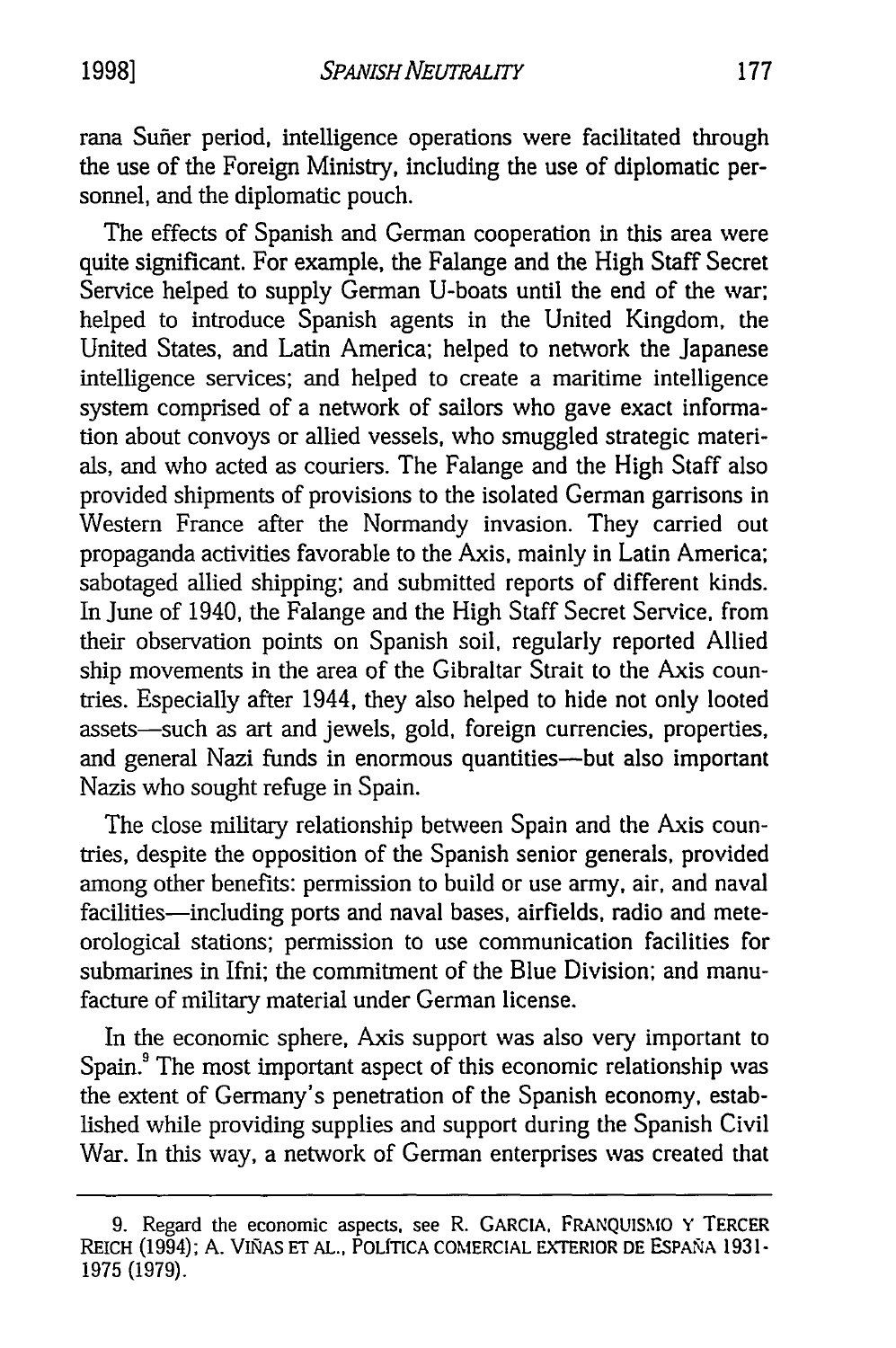maintained control of the management of important Spanish raw materials, and control over Spanish exports, and generated a huge debt between Spain and Germany.

As soon as World War II broke out, Spain and Germany reached a clearing trade agreement on December 22, 1939. Hisma, the company created to provide the weapons and war material that General Franco needed, and controlled the exports of the Nationalists, was liquidated. Its resources were transferred to Sofindus, a property of Rowark in Berlin and a part of the Four Years Plan. Sofindus was a holding company supervised by the Third Reich's Ministry of Economy through Rowark. The objective of the German policy was for Sofindus to play a direct role in the Spanish economy. Sofindus held a number of enterprises, including trade and export companies, raw material production companies-especially mining companies-and service and transportation companies.

The clearing agreement signed between Spain and Germany was not satisfactory to Spain because in a very short period of time, Spanish exports to Germany surpassed German imports to Spain. This created important overdrafts in the commercial clearing account, which surpassed the agreed limits. This is an essential point, considering Sofindus used gold and foreign currencies from its capital accounts, as well as the commercial clearing account, to finance its projects.

Before exploring this issue further, it is necessary to point out that, after Spain readjusted its relations with Italy and Germany upon adhering to the Steel Pact, Spanish exports to Germany increased quite dramatically. From 1940 to 1941, the value of Spanish exports to Germany increased ten-fold. Moreover, food product exports increased fifteen times. While the food products flowed to Germany and Italy, the Spanish people starved and endured great suffering.

Increased Spanish exports created an overdraft of 70 million Reichmarks in the German-Spanish clearing account in May 1941. The overdraft shot up to 105 million Reichmarks by the end of that year. The Spanish government reduced the exports, especially strategic minerals with military interest, and the negotiations to sign a new commercial agreement began. A year later, in December 1942, Germany and Spain signed a new trade pact. The agreement established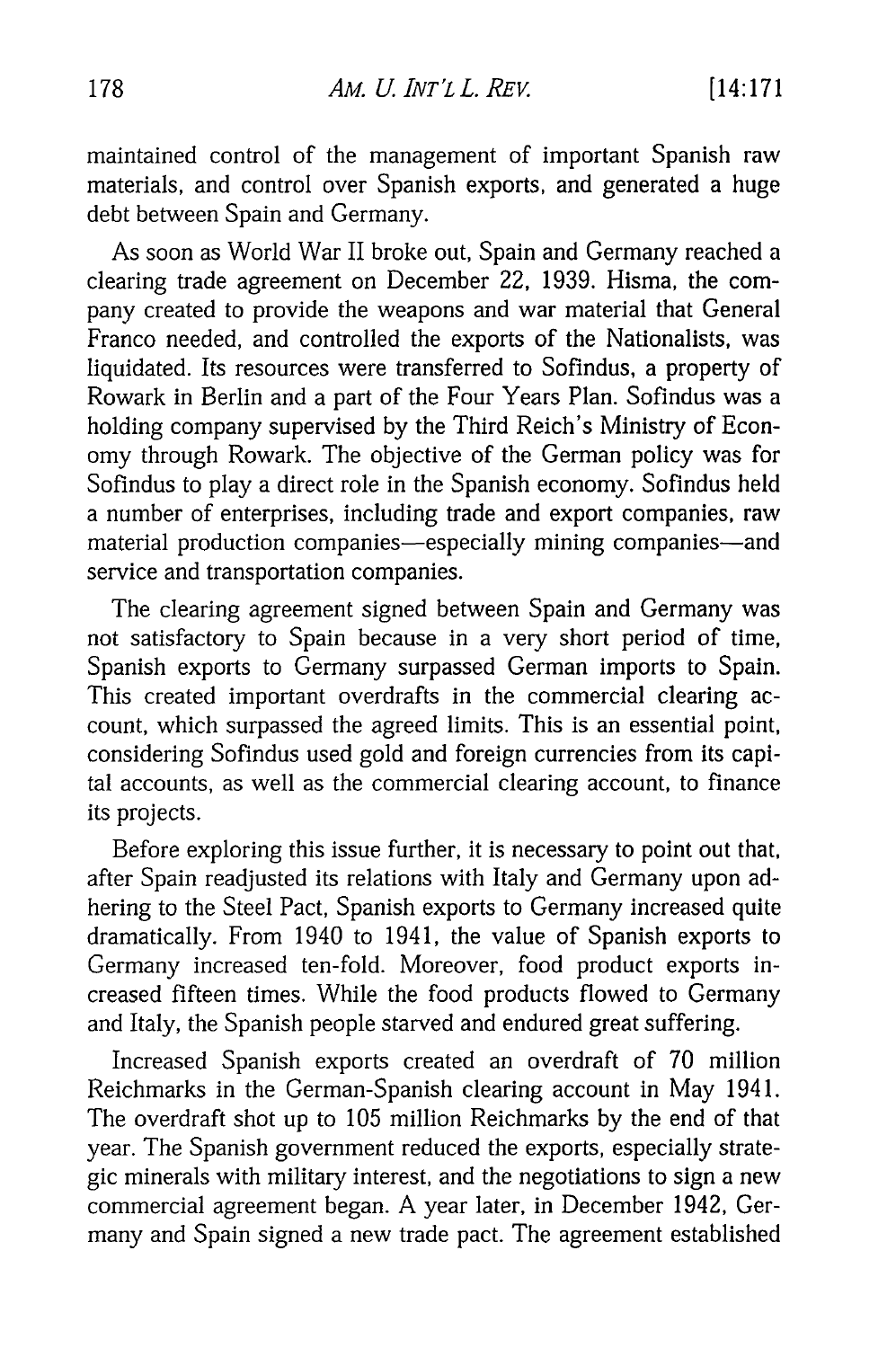commercial balance as an important principle, and limited German clearing account overdrafts to 70 million Reichmarks.

It soon became clear that Germany could no longer export the committed commodities, producing a new bilateral tension. In August 1943, a new agreement extended the 1942 agreement for another year, committing Germany again to maintain a commercial balance, to export 300 million Reichmarks in commodities, and to send armament for 215.5 million Reichmarks in compensation for the trade deficit, which increased to around 200 million Reichmarks. Again, the situation became untenable, damaging economic relations. Due to a German proposal in November 1943, the Spanish government agreed to pay 100 million Reichmarks of the Spanish debt from the Spanish Civil War. The partial debt payment and the supply of military material changed Germany's difficult situation, allowing Sofindus to continue to carry out its mineral purchases.

The United States, as an immediate consequence of Spain's policies, doubled oil prices and, after the incident surrounding the Spanish government's telegram to the puppet Filipino leader Laurel, the United States government suspended shipments of petroleum products to Spain on January 29, 1944. The negotiations between Spain, the United Kingdom, and the United States to solve this issue lasted several months. Finally, on May 2, 1944, an agreement was reached. The Spanish government committed itself to restrict wolfram shipments to Germany, and to take steps to prevent the smuggling of wolfram; to submit the question of the possible release of Italian warships and the delivery of five Italian merchant ships to arbitration; to close the German consulate in Tangier; to expel the Axis espionage and sabotage agents from Spain and the Spanish North African territories; to withdraw the Spanish soldiers from the Russian Front; and to make available to the United States and Great Britain all necessary facilities for the purchase and export of Spanish prod- $\text{ucts.}^{10}$ 

Spain did not completely honor this agreement. From the beginning, the Allies knew that Spanish Minister Carceller and other accommodating officials would give practical support to exports di-

**<sup>10.</sup>** See J. TUSELL, FRANcO, ESPAINA Y **LA** II GuERRA MUNDIAL 497-517 (1995).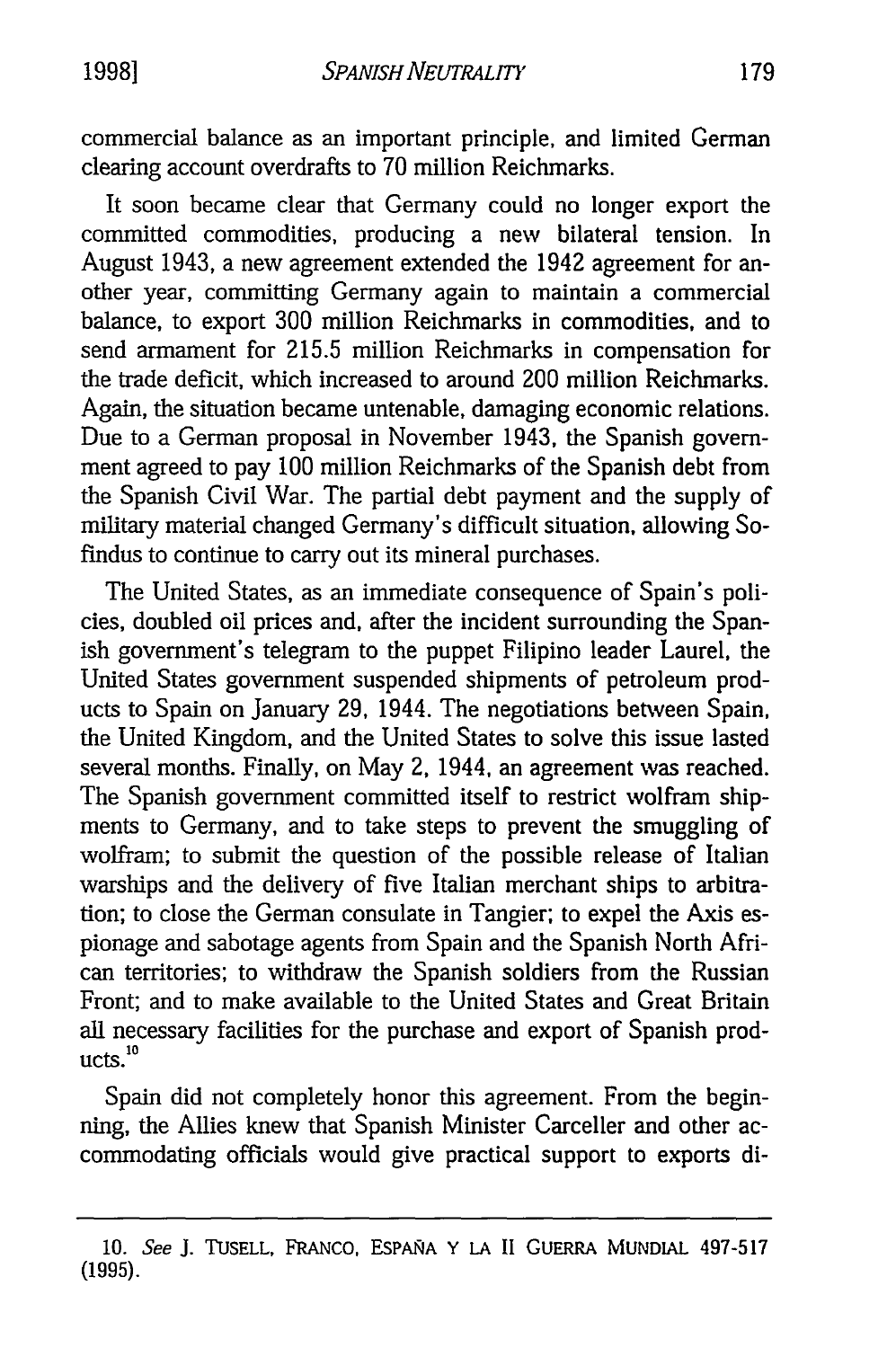rected to Germany, including the wolfram. In this way, Germany secretly imported huge quantities of wolfram during 1944." This also meant enriching personalities like the Fierro family. Given the secrecy of the shipments, Spain earned very little in taxes and custom duties while the Spanish economy and the Spanish people suffered considerably because oil prices doubled.

One issue that has never been satisfactorily studied is the financing of all these purchases and exports by Sofindus.<sup>12</sup> Traditionally, the explanation was that Spain bought gold from Germany, Portugal, Switzerland, and the United Kingdom using the overdrafts from the commercial clearing account. This explanation is insufficient. Sofindus, especially in 1942 and 1943, maintained huge credit balances in Spain. During the first years of the war, Spanish banks stood ready at any time to furnish additional credit should it be needed. However, the credits had to be paid. By the middle of 1943, Germany in fact had largely exhausted its credit in Spain. Sofindus had to finance investments, purchase minerals, pay salaries, pay taxes, pay export duties, and so forth, using Swiss Francs or gold-guaranteed credits.

These transactions have not been studied thoroughly, although they must be studied to clarify the gold traffic-especially those of Banco Exterior, Banesto, Banco Hispanoamericano, Banco Alemán Transatlántico and Banco Germanico de America del Sur-as well as the wide traffic of foreign exchange carried out by Germany with the collusion, in many cases, of Spanish officials. It is necessary to carefully study the conversion of Reichmarks to Pesetas; Swiss francs and Swiss gold to Pesetas; Portuguese escudos and Portuguese gold to Pesetas; and French francs and different currencies in North Africa to Pesetas. The study must not limit itself to Portugal and Switzerland, the two states that were the bankers of the Third Reich, but also to Tangier, Spain, France, Germany, and even Turkey. The gold and foreign currency traffic was constant and vast. We can also add to this investigation of these activities, the enrichment of important

<sup>11.</sup> For instance, see N.A.R.G. 457, cryptointercepts, from Madrid to Berlin, Box 400, File 113401-113701 (Feb. 11, 1944) (on file with author).

<sup>12.</sup> Different authors who have researched the Sofindus do not make a sufficient distinction between the capital account and the commercial account. This leads to errors in evaluating the financial needs of Sofindus during the war.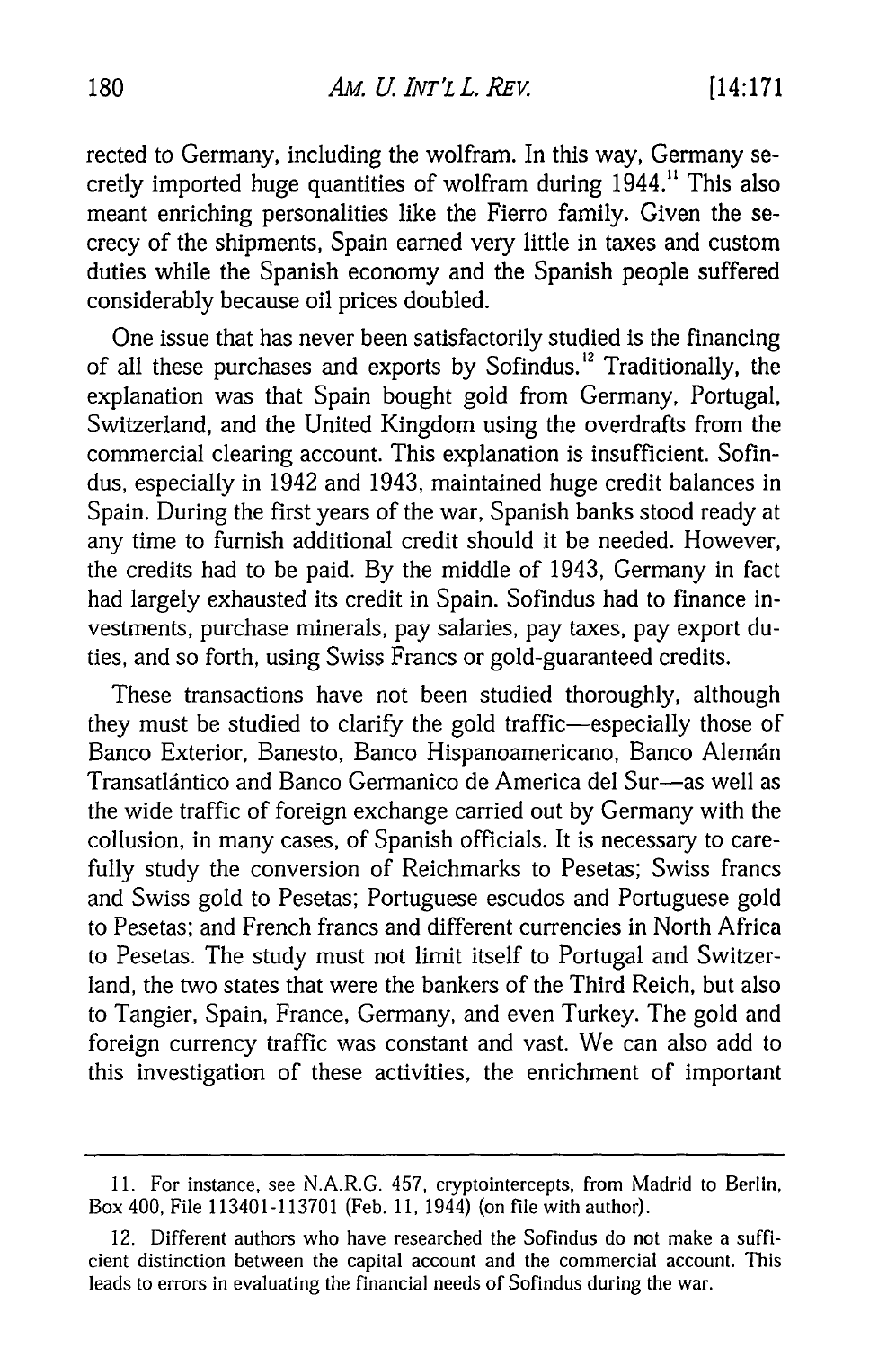people such as lawyers, politicians, officials, and businessmen from the Franco regime who escaped the Spanish monetary authorities.

Nevertheless, from 1943, one can detect a change in the Spanish policy toward a more neutral foreign policy. Spain allowed hundreds of refugees from France to pass through its territory. The vast majority of these refugees were men of military age, many of them were French officers determined to reach Allied territory. They also were permitted to depart from Spain. Spanish territory was also used by Allied secret services as a base for espionage operations directed against the Germans in contiguous-occupied territory with the passive collaboration of certain Spanish authorities.<sup>13</sup> These activities were extremely important before the Normandy invasion. In moving toward neutrality, General Franco announced, in his October **1,** 1943 speech, Spain had once more assumed a position of neutrality.

The influence of the signed agreements with Germany, the influence of Falange in the Franco regime, Germanophilia, and bad analysis of the intelligence services of the High Staff and Franco himself, however, hindered a true position of neutrality until the end of the war.<sup>14</sup> There is no evidence that Spain denounced the secret agreements signed with Germany. Later, in the final months of 1944, the Spanish policy was to play the winning side, while maintaining important support for Germany. This was the case in negotiating an air transport agreement between Spain and the United States, finally signed on December 2, 1944, and an additional Protocol for the Air Transport Command annexed in February 1945. This double game was maintained until the end of the war.

In the meantime, the Allied embassies protested the noncompliance with the May 1944 agreement, providing details that showed the depth of the Spanish links with Germany.<sup>15</sup> For us, the most significant aspect of this information was the hiding of German assets and the use of Spain as a heaven for many Germans.

In June 1945, the British military attaché, Brigadier Torr, informed London that, according to their assessments, there were some 20,000

<sup>13.</sup> One example of these operations was the so-called "Medusa" operation.

*<sup>14.</sup> See* Antonio Marquina, *La Permanencia del Regimen Franquista Despuds de la Segunda Guerra MundiaL* EL PAIS, May 23-25. 27. 1980.

<sup>15.</sup> *See* PRO, FO 371/49548, 49549, 49550 (on file with author).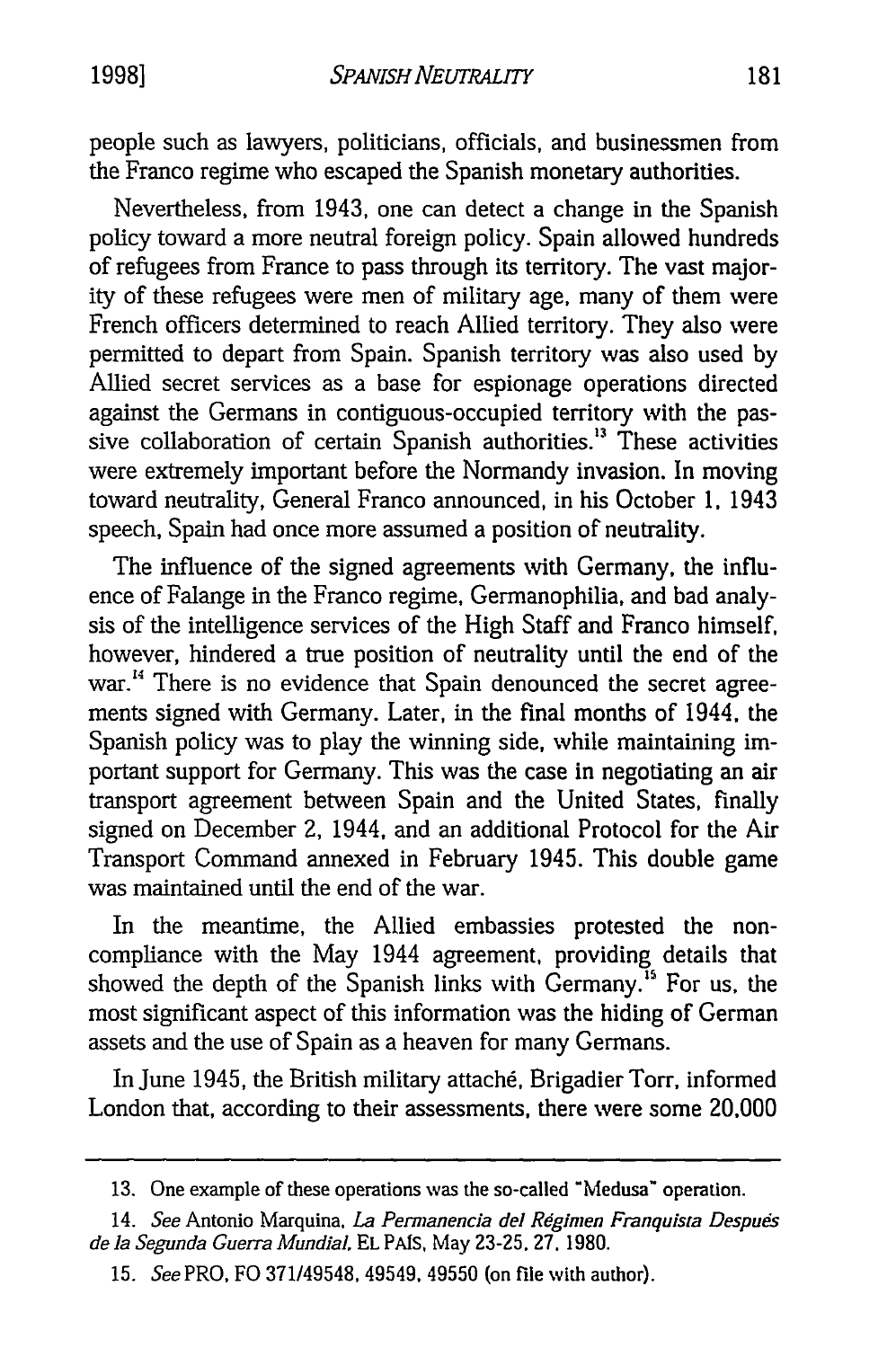Germans in Spain, many still free and active, and most of them with money and property. These Germans were aided and covered up by the Falange and, to some extent, by the High Staff, which maintained its pro-German sentiment and remained in close contact with the Germans in Spain.<sup>16</sup>

The Safehaven program in Spain was thus especially difficult for the Allies. The Germans made preparations for hiding assets, jewels, gold, foreign currencies, looted art, securities, and properties long before the end of the war. Due to the lack of Spanish documentation, it is difficult to assess the value of all these properties and assets. Estimates by the United States value German official, and quasi-official as well as private assets in Spain at \$95 million.<sup>17</sup>

Likewise, the Allies made a huge effort to counteract the activities of the Nazi refugees in Spain, and to prevent the establishment of a Nazi organization to continue their activities in Spain. The Allies negotiated with the Spanish Government the liquidation and selling of German enterprises and other properties. They also established different categories of German nationals for their expulsion, and finally returned thousands of people to Germany. Nevertheless, Spanish officials informed the Germans of their pending arrests. Members of the Gestapo also received special police passports, which were valid until March 1946. In this way, some escaped and others were hidden from the Allies.

To all this, we can add the support of the United States intelligence services to the German rings and personalities. In 1947, the Central Intelligence Agency had the opportunity to reorganize the German network in Spain and other countries for its own objectives.<sup>18</sup> The consequences for democracy and human rights have been very negative in all these countries.

<sup>16.</sup> *SeePRO,* FO 371/49610, Z 593 (on file with author).

<sup>17.</sup> DEPARTMENT OF STATE, U.S. AND ALLIED WARTIME POSTWAR RELATIONS AND NEGOTIATIONS WITH ARGENTINA, PORTUGAL, SPAIN, SWEDEN AND TURKEY ON LOOTED GOLD AND GERMAN EXTERNAL ASSETS AND U.S. CONCERNS ABOUT THE FATE OF THE WARTIME USTASHA TREASURY (1998).

<sup>18.</sup> ARE, Espagne, Z, leg 81, Madrid 16, 18 Octobre and 4 Novembre 1948.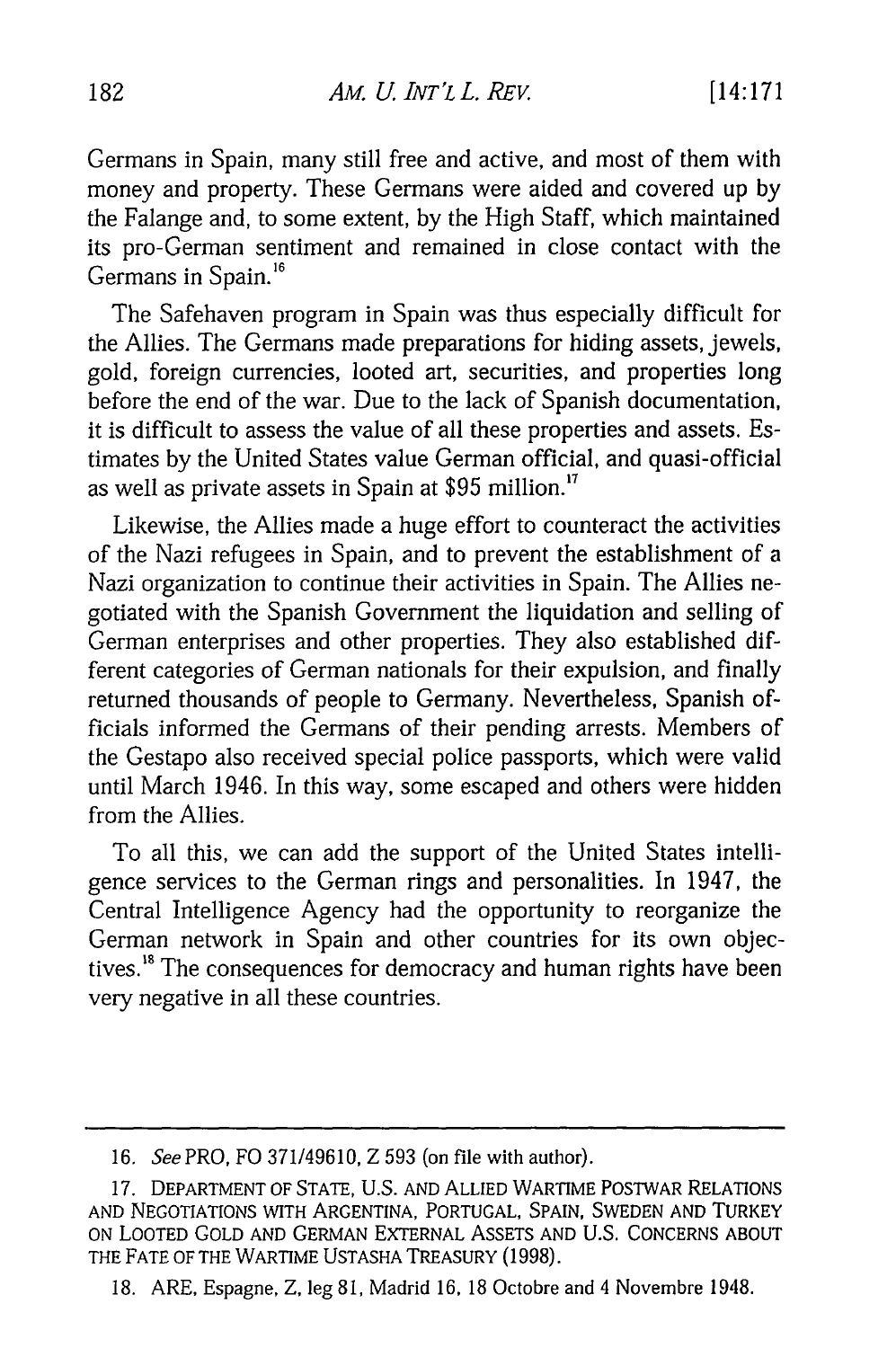#### CONCLUSION

In conclusion, we can highlight that Spain, after signing the Steel Pact, was not a legally neutral country during World War II. Spain. although its assistance was predicated on the weakness of its economic structure and its inescapable dependence on British and Western Hemispheric supply sources, helped the Axis in every possible way. Additionally, Spain also procured significant amounts of essential commodities for the Allies' use.

In this case, Spain never applied the classic concept of neutrality in international law. International law imposed on neutral states the duties of abstention and neutrality. Likewise, international law granted neutral states freedom to establish commercial relations and guaranteed the inviolability of their territory. Spain. however, was subjected to a series of economic warfare measures and restrictions imposed by the Allies that did provide for Spanish neutrality. Spain was considered a country aligned with the Axis countries. Spain, on the other hand, continued normal commercial relations with France, the United Kingdom, and the United States since the beginning of World War II. More specifically, Minister Ramón Serrano Suñer defended the autocratic economic doctrines of the Falange and argued that Spain would have otherwise been politically conditioned by its economic agreements with France, the United Kingdom, and the United States.

Spain, moreover, granted secret military facilities to the Axis states until the end of the war. Spain granted similar benefits to the United States in late 1944 and early 1945. All of these measures contradicted the international legal duties of neutral states.

Since World War II, the concept of neutrality also assumed having sufficient capacity and power necessary to keep an equal distance between both parties involved in the war since a system of collective security did not exist. Spain did not possess this capacity. On the contrary, Spain had previously been profoundly conditioned by the aid it received from the Axis countries in order to win its Civil War. This balance was therefore neither possible nor feasible under these conditions. Moreover, in Hendaya, Spain had no other alternative than to accept the conditions and role that the Axis countries had assigned for Spain. On the other hand, Spain believed that Germany would win the war. Spain's shift toward a more clear posture of neu